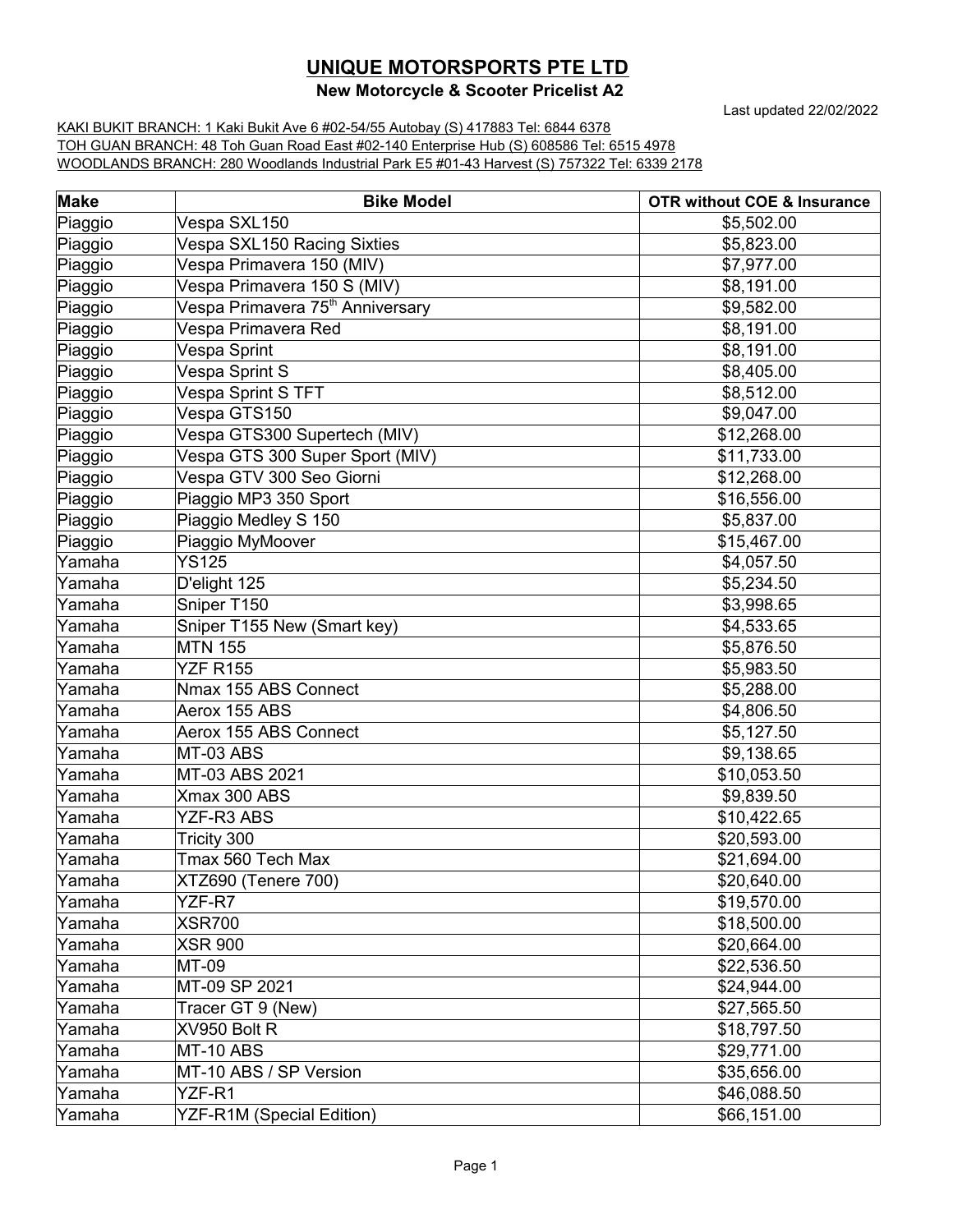| Yamaha                   | FJR1300 ABS - 6 Sp (with Side Case)                | \$34,067.50              |
|--------------------------|----------------------------------------------------|--------------------------|
| Yamaha                   | XT1200Z (Super Tenere) with free Akrapovic slip on | \$32,439.50              |
| Honda                    | <b>CB125F</b>                                      | \$4,410.60               |
| Honda                    | <b>CB125R</b>                                      | \$7,128.40               |
| Honda                    | ADV150 ABS                                         | \$7,128.40               |
| Honda                    | <b>PCX150</b>                                      | \$5,662.50               |
| Honda                    | PCX160 New                                         | \$6,850.20               |
| Honda                    | <b>CB400SF</b>                                     | \$18,572.00              |
| Honda                    | CMX500AL New                                       | \$12,859.50              |
| Honda                    | CMX500A2L New                                      | \$13,555.00              |
| Honda                    | NC750X MT (2019)                                   | \$15,831.00              |
| Honda                    | NC750X MT (2021) New                               | \$17,543.00              |
| Honda                    | NC 750X DCT (2021) New                             | \$20,432.00              |
| Honda                    | Forza 750 New                                      | \$25,675.00              |
| Honda                    | X-ADV                                              | \$26,477.50              |
| Honda                    | <b>CB1000R</b>                                     | \$30,734.00              |
| Honda                    | CRF1000AK Africa Twin MT                           | \$27,631.00              |
| Honda                    | <b>CRF1000A2K Africa Twin Adventure Sports</b>     | \$31,483.00              |
| Honda                    | CMX1100AM MT New                                   | \$24,016.00              |
| Honda                    | CMX1100DM DCT New                                  | \$27,868.00              |
| Honda                    | <b>CRF1100AL Africa Twin MT New</b>                | \$32,790.00              |
| Honda                    | CRF1100A4L Africa Twin Adventure Sports            | \$42,366.50              |
| Honda                    | GL1800 Goldwing MT New                             | \$70,618.00              |
| Honda                    | GL1800 Goldwing DCT New                            | \$72,972.00              |
| Kymco                    | Jockey 150i                                        | \$6,893.00               |
| Kymco                    | Like 150i                                          | \$7,000.00               |
| Kymco                    | KRV 180 RCS                                        | \$10,317.00              |
| Kymco                    | DT200 ABS                                          | \$11,173.00              |
|                          | <b>DTX360</b>                                      | \$12,576.00              |
| Kymco<br>Kymco           | X400i ABS                                          | \$13,115.00              |
| Kymco                    | X400S                                              | \$15,255.00              |
| Kymco                    | AK550i ABS                                         | \$21,158.00              |
|                          | AK550i ABS (AKRA)                                  | \$22,014.00              |
| Kymco<br><b>TVS</b>      |                                                    | \$6,358.00               |
| <b>TVS</b>               | <b>RTR 200i</b><br><b>RR 300i</b>                  | \$10,695.50              |
| <b>SYM</b>               | VF <sub>5</sub>                                    | \$4,981.00               |
| <b>SYM</b>               | Jet14 200i ABS                                     | \$4,767.00               |
| <b>SYM</b>               | <b>DRG 158cc</b>                                   |                          |
| <b>SYM</b>               | Joyride 200 S                                      | \$5,837.00               |
| <b>SYM</b>               | CruiSYM300                                         | \$6,372.00               |
| <b>SYM</b>               | Max Sym 400 ABS                                    | \$8,844.00<br>\$9,926.00 |
|                          |                                                    | \$11,745.00              |
| <b>SYM</b><br><b>SYM</b> | Max Sym 400 New Model                              |                          |
|                          | Max SYM TL 500                                     | \$17,107.00              |
| Aidea                    | AA Cargo (EV 3-wheelers)                           | \$20,947.00              |
| <b>RAP</b>               | IONA AKA OAK (EV 3-wheelers)                       | \$18,272.00              |
| Dayi                     | E-Odin (EV 2-wheelers)                             | \$11,387.00              |
| Dayi                     | E-Odin Police Model (EV 2-wheelers)                | \$13,527.00              |
| Yamaha                   | <b>XSR155 (PI)</b>                                 | \$6,251.00               |
| Yamaha                   | Nmax 155 (PI) keyless                              | \$5,395.00               |
| Yamaha                   | Aerox 155 (PI) keyless                             | \$4,806.50               |
| Honda                    | Forza 350 (PI)                                     | \$12,469.00              |